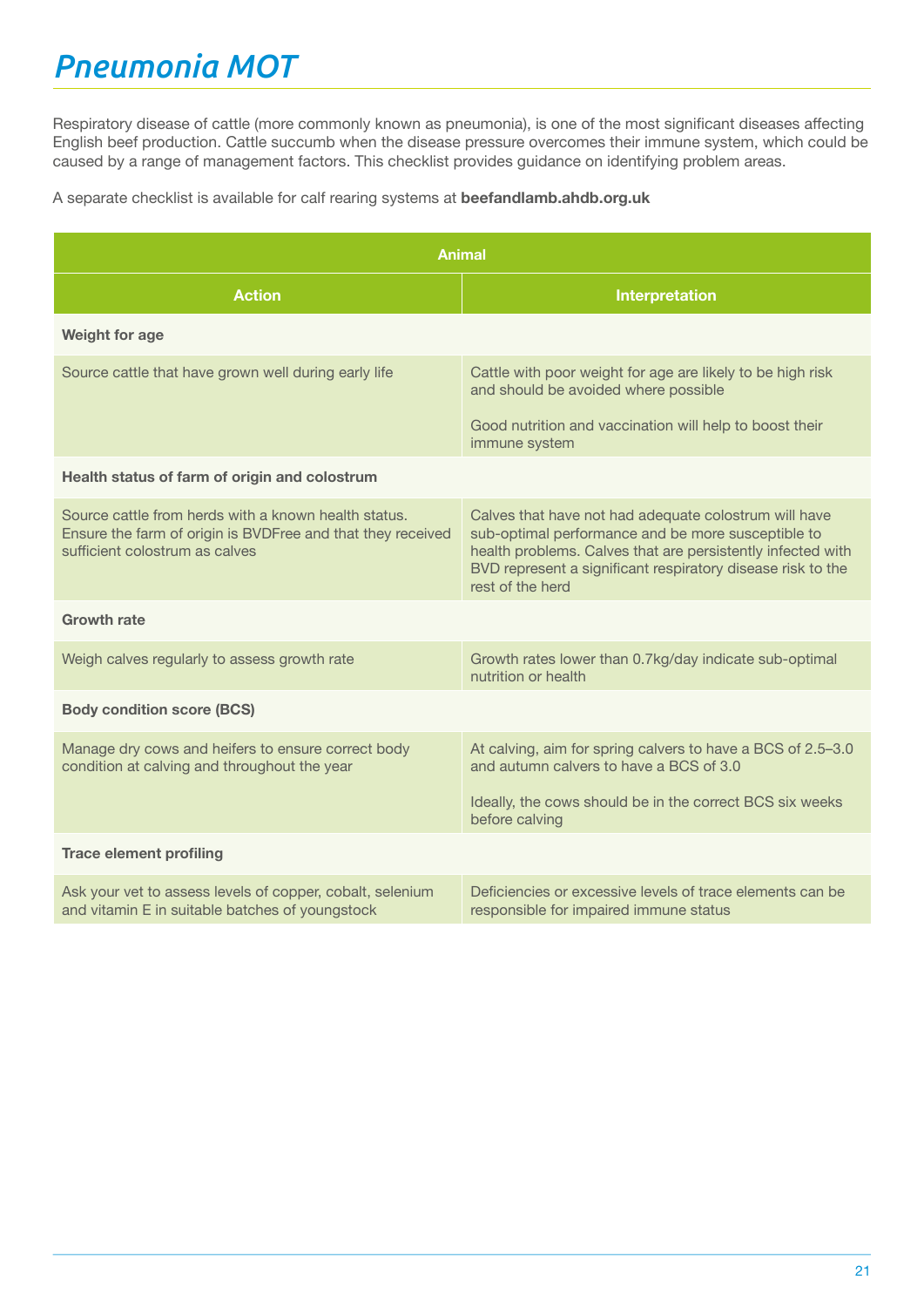| <b>Environment/housing</b>                                                                                                       |                                                                                                                                                                                                                                                |  |
|----------------------------------------------------------------------------------------------------------------------------------|------------------------------------------------------------------------------------------------------------------------------------------------------------------------------------------------------------------------------------------------|--|
| <b>Action</b>                                                                                                                    | Interpretation                                                                                                                                                                                                                                 |  |
| <b>Bedding</b>                                                                                                                   |                                                                                                                                                                                                                                                |  |
| Bedding should be plentiful, clean and dry                                                                                       | Ensure there is sufficient clean and dry bedding available.<br>There should not be a noticeable squelch when the welly<br>boot is lifted up                                                                                                    |  |
| <b>Design and dimensions</b>                                                                                                     |                                                                                                                                                                                                                                                |  |
| Ensure adequate air inlet and outlet areas                                                                                       | The ideal outlet area depends on the stocking density (kg<br>LW/m <sup>2</sup> ), the average animal weight (kg) and the difference<br>in heights between the inlets and the outlets                                                           |  |
|                                                                                                                                  | To calculate ideal outlet and inlet areas, see Page 25:<br>A1: Ventilation calculations                                                                                                                                                        |  |
| Ensure there are no water leaks                                                                                                  | Avoid water leaks from gutters and water troughs                                                                                                                                                                                               |  |
| <b>Ventilation</b>                                                                                                               |                                                                                                                                                                                                                                                |  |
| Ignite at least two smoke emitter pellets at different points<br>within an occupied building on a still day                      | Observe smoke to identify good and poor areas of<br>ventilation within a building                                                                                                                                                              |  |
| Measure smoke clearance times and observe smoke<br>clearance patterns                                                            | Smoke should ideally travel up and out of outlet areas<br>Slow movement throughout the building indicates a high                                                                                                                               |  |
| Assess atmosphere for 'stuffiness' and a lack of fresh air                                                                       | risk for transfer of pathogens from one affected animal to<br>an entire group due to poor air flow<br>The rate of clearance crudely indicates how frequently air<br>is being changed within a building. Smoke should clear in<br>30-45 seconds |  |
| Observe general cleanliness of the building, eg cobwebs,<br>dust. etc                                                            | A build-up of dust or obvious cobwebs are clear signs<br>that ventilation is inadequate, with insufficient air<br>changes occurring                                                                                                            |  |
| <b>Humidity</b>                                                                                                                  |                                                                                                                                                                                                                                                |  |
| Assess humidity using a humidity meter if available, or<br>visual signs such as rusting and stained roof structures              | Relative humidity should be less than 75% to reduce survival<br>of exhaled pathogens and spread between animals                                                                                                                                |  |
|                                                                                                                                  | Dark stains on purlins or roof sheets and corrosion on<br>steelwork indicate excess humidity                                                                                                                                                   |  |
| <b>Draughts</b>                                                                                                                  |                                                                                                                                                                                                                                                |  |
| Measure air speed at calf level at multiple points in<br>the shed if possible and use smoke pellets to observe<br>smoke patterns | Take action to avoid draughts at calf level<br>Air speeds over 2m/s will impact the growth rates during                                                                                                                                        |  |
| Observe bedding                                                                                                                  | cold weather of youngstock weighing less than 300kg                                                                                                                                                                                            |  |
|                                                                                                                                  | For youngstock weighing less than 100kg, wind speeds<br>over 1m/s need to be controlled                                                                                                                                                        |  |
|                                                                                                                                  | Air should not be able to move bedding                                                                                                                                                                                                         |  |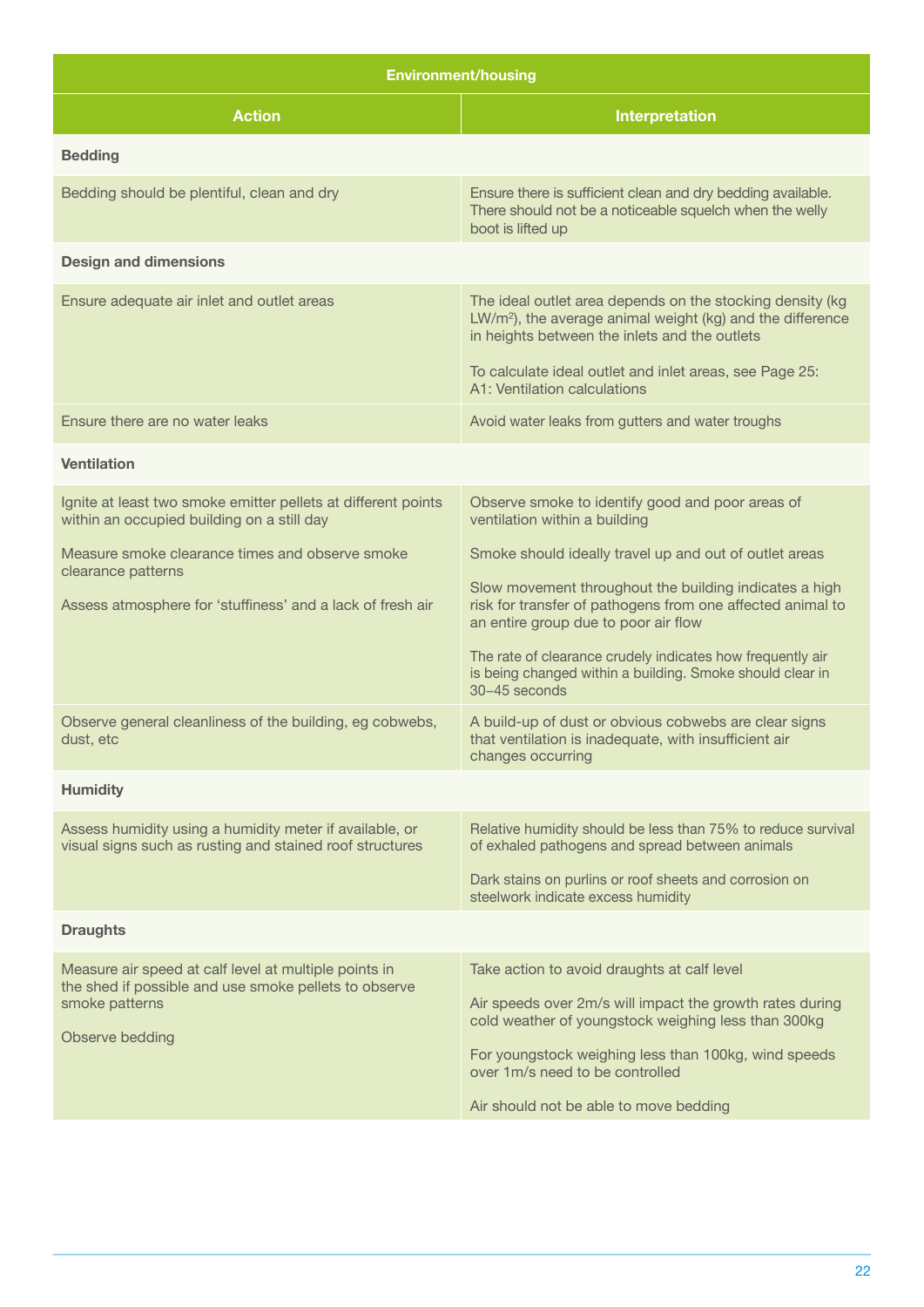| <b>Environment/housing</b>                                                                                                         |                                                                                                                                                                                                                                                              |  |  |
|------------------------------------------------------------------------------------------------------------------------------------|--------------------------------------------------------------------------------------------------------------------------------------------------------------------------------------------------------------------------------------------------------------|--|--|
| <b>Action</b>                                                                                                                      | <b>Interpretation</b>                                                                                                                                                                                                                                        |  |  |
| <b>Stocking rates</b>                                                                                                              |                                                                                                                                                                                                                                                              |  |  |
| Measure area of building (length x width)<br>Record number of animals in each weight range, then<br>calculate m <sup>2</sup> /head | Eg 325m <sup>2</sup> shed area containing 50 x 400kg cattle = $6.5m2$<br>per head<br>For minimum recommended space allowances, see page 28:<br>Table A <sub>2</sub> a<br>If feed is not available ad-lib, check that cattle can all feed at<br>the same time |  |  |
| <b>Transition management</b>                                                                                                       |                                                                                                                                                                                                                                                              |  |  |
| Take care to minimise stress of cattle moving onto the<br>farm, being weaned or changing rations                                   | Let cattle rest on arrival<br>Try and feed cattle a similar ration to the one they are used<br>to and introduce any new feeds gradually, over 2-3 weeks<br>Avoid making too many changes at the same time, eg do<br>not wean and house on the same day       |  |  |
| <b>Transport</b>                                                                                                                   |                                                                                                                                                                                                                                                              |  |  |
| Minimise transport distances and avoid multiple pickup/<br>drop-offs where possible                                                | Transport is a major stressor and minimising the time spent<br>in transit will reduce respiratory disease risk. Avoiding<br>multiple pickup/drop-offs will not only reduce transit time,<br>but also reduce mixing of cattle of different health statuses    |  |  |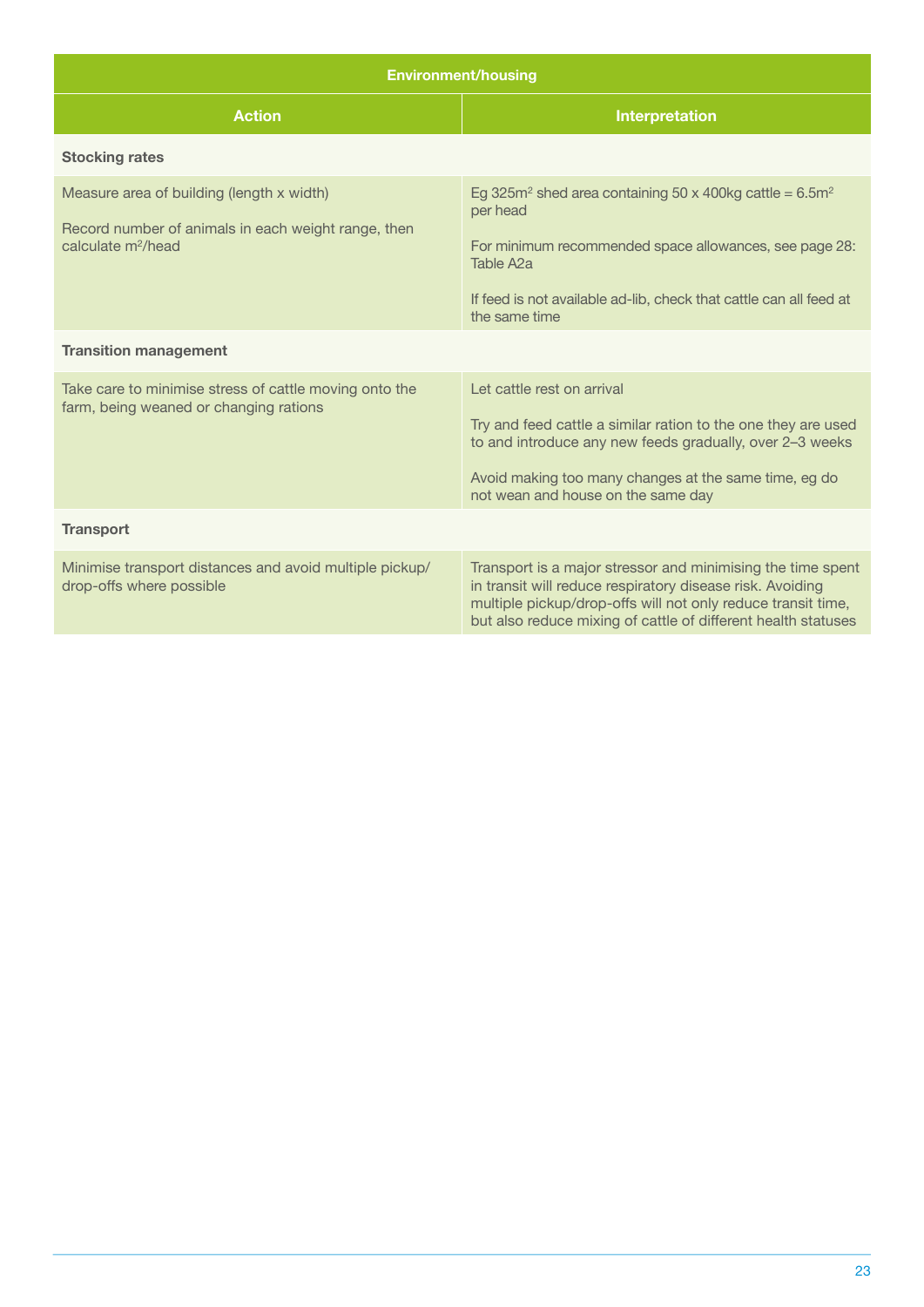| <b>Pathogen</b>                                                                                       |                                                                                                                                                                                             |  |  |
|-------------------------------------------------------------------------------------------------------|---------------------------------------------------------------------------------------------------------------------------------------------------------------------------------------------|--|--|
| <b>Action</b>                                                                                         | Interpretation                                                                                                                                                                              |  |  |
| <b>Herd health planning</b>                                                                           |                                                                                                                                                                                             |  |  |
| Review your herd health plan each year with your vet,<br>based on good health and performance records | A herd health plan is a continuous process to improve animal<br>health and welfare                                                                                                          |  |  |
|                                                                                                       | Minimising concurrent health issues will mean cattle are better<br>able to fight BRD infection                                                                                              |  |  |
| Review vaccination plans with your vet                                                                | Vaccination is a valuable preventative strategy for<br>controlling BRD. It not only helps protect the animal<br>against BRD, but also reduces the challenge to other cattle<br>in the group |  |  |
| <b>Testing for disease</b>                                                                            |                                                                                                                                                                                             |  |  |
| Ask your vet to take samples to find out which pathogens<br>are causing disease                       | These results will help determine the best course of<br>treatment and future prevention strategies                                                                                          |  |  |
| Ensure there are no BVD persistently infected (PI) animals<br>in the herd                             | PI cattle have a high likelihood of dying in their first<br>year of life                                                                                                                    |  |  |
|                                                                                                       | Their liveweights are lower than healthy counterparts and<br>incidence of pneumonia can increase by 43% in healthy<br>cattle sharing air space with a PI animal                             |  |  |
| <b>Faecal sampling</b>                                                                                |                                                                                                                                                                                             |  |  |
| Test faeces for liver fluke, enteric worms, coccidiosis and<br>lungworm, as appropriate               | Faecal sampling can indicate the presence of parasites<br>and indicate how large the burden may be                                                                                          |  |  |
|                                                                                                       | Some pathogens such as lungworm may have a direct<br>effect on respiratory health. Others such as coccidia and<br>liver fluke compromise immune function                                    |  |  |
| <b>Mixing cattle</b>                                                                                  |                                                                                                                                                                                             |  |  |
| Avoid mixing cattle from different source farms and age<br>groups as much as possible                 | Mixing cattle increases stress and exposure to disease                                                                                                                                      |  |  |
| Shared air space                                                                                      |                                                                                                                                                                                             |  |  |
| Avoid calves sharing the same air space as older cattle                                               | Older cattle can transfer disease to younger cattle even if<br>they are not showing signs of poor health                                                                                    |  |  |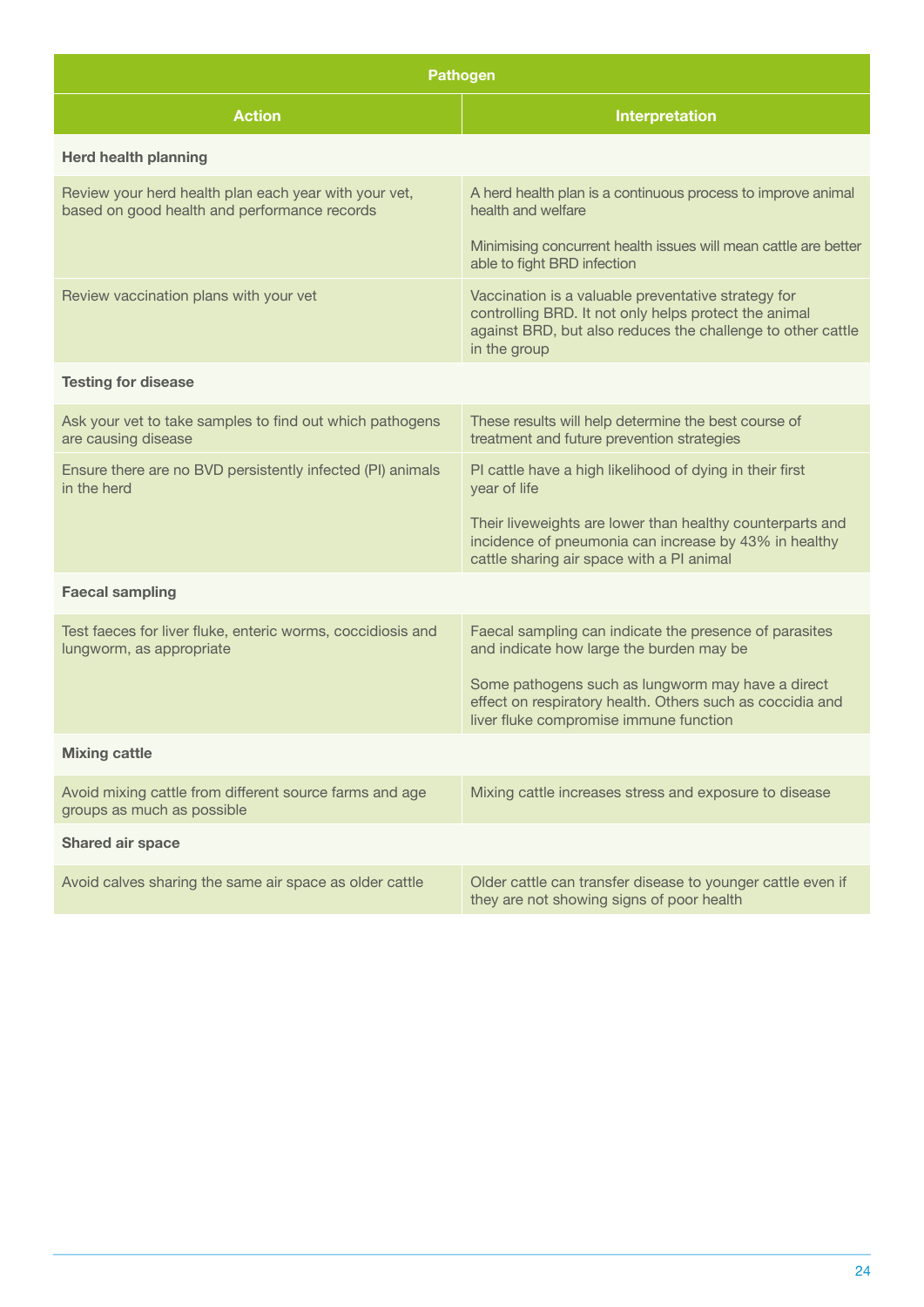## Pneumonia MOT reference tables **A1: Ventilation calculations**

### A1: Ventilation calculations

The calculations below estimate the area of outlet and inlet required in a building to ventilate naturally by stack effect.

Insert your own figures in the tables below.

### **Step 1.**

**Floor area per animal =** 

The calculations are shown for the example building:

| Building length = $22.86m$ [A]<br>Building width = $18.29m$ [B]<br>Floor area = $A \times B = 418m^2$ [C]<br>Stocking density = 46 cattle $[D]$ ,<br>at average 400kg liveweight (LW) |  |
|---------------------------------------------------------------------------------------------------------------------------------------------------------------------------------------|--|
|                                                                                                                                                                                       |  |
|                                                                                                                                                                                       |  |
|                                                                                                                                                                                       |  |
|                                                                                                                                                                                       |  |



Where a range of animal weight occurs, use an average weight. Where there are suckler cows and calves, again use an average weight but consider calves at their heaviest weight. Similarly for growing animals use the expected maximum liveweight that the building will be required to house.

#### **418m2 [C] ÷ 46 [D] = 9m2** *Ventilation calculation key*

 $\mathbf{V} = \mathbf{A} \mathbf{A} + \mathbf{B} \mathbf{A}$ [**A**] = Building length

- [**B**] = Building width
- **Floor** area of the building the building the building  $\mathbf{f}$ [**C**] = Floor area of the building
	- [**D**] = Number of animals
	- [**E**] = Floor area each animal has
- **= Outlet area in Step 3.** [**F**] = Outlet area in the roof per animal
	- [**G**] = Eaves to ridge height difference
	- [**H**] = Building height factor
	- [**I**] = Outlet area

Floor area per animal = 418m2 [**C**] ÷ 46 [**D**] = 9m2 per animal [**E**]

#### Step 2.

**Eagle 5 Dutlet area per animal – (use Figure A1a on page 27 to calculate)** 

**EXAMPLE BEAD Read along the horizontal axis of the graph in Figure A1a to the floor area/animal [E]** and find the line for the relevant weight of animal. Read across to the vertical axis. **[I]** = Outlet area required **[F]** = Outlet area in the roof per animal

For example, a floor area of 9m<sup>2</sup>/animal at 400kg average liveweight requires an outlet area in the roof per animal of **24 of 28**  $0.12m^2$  [**F**]

#### Step 3.

Eaves to ridge height difference (use A1b on page 27 or use own measurements)

The outlet area in the roof per animal [**F**] needs to be modified by the influence of the pitch of the roof, which is in effect the difference in height between the eaves height and the ridge height.

To calculate the height difference between the eaves and the ridge of a building, either make own measurements, extract the measurement from building plans, or estimate by counting reference points in the gable ends, such as rows of blocks. An alternative is to estimate the slope of the roof and use the multiplier for roof slope below.

| required | Roof slope | <b>Multiplier</b> |
|----------|------------|-------------------|
|          | 10 degrees | 0.176             |
|          | 12 degrees | 0.213             |
|          | 15 degrees | 0.268             |
|          | 17 degrees | 0.306             |
|          | 20 degrees | 0.364             |
|          | 22 degrees | 0.404             |

Height difference [**G**] = roof slope multiplier x half the building width [**B**]

With a 17° pitch the eaves to ridge height difference of the example building is 0.306 x (0.5 x 18.29 [**B**]) = 2.8m [**G**]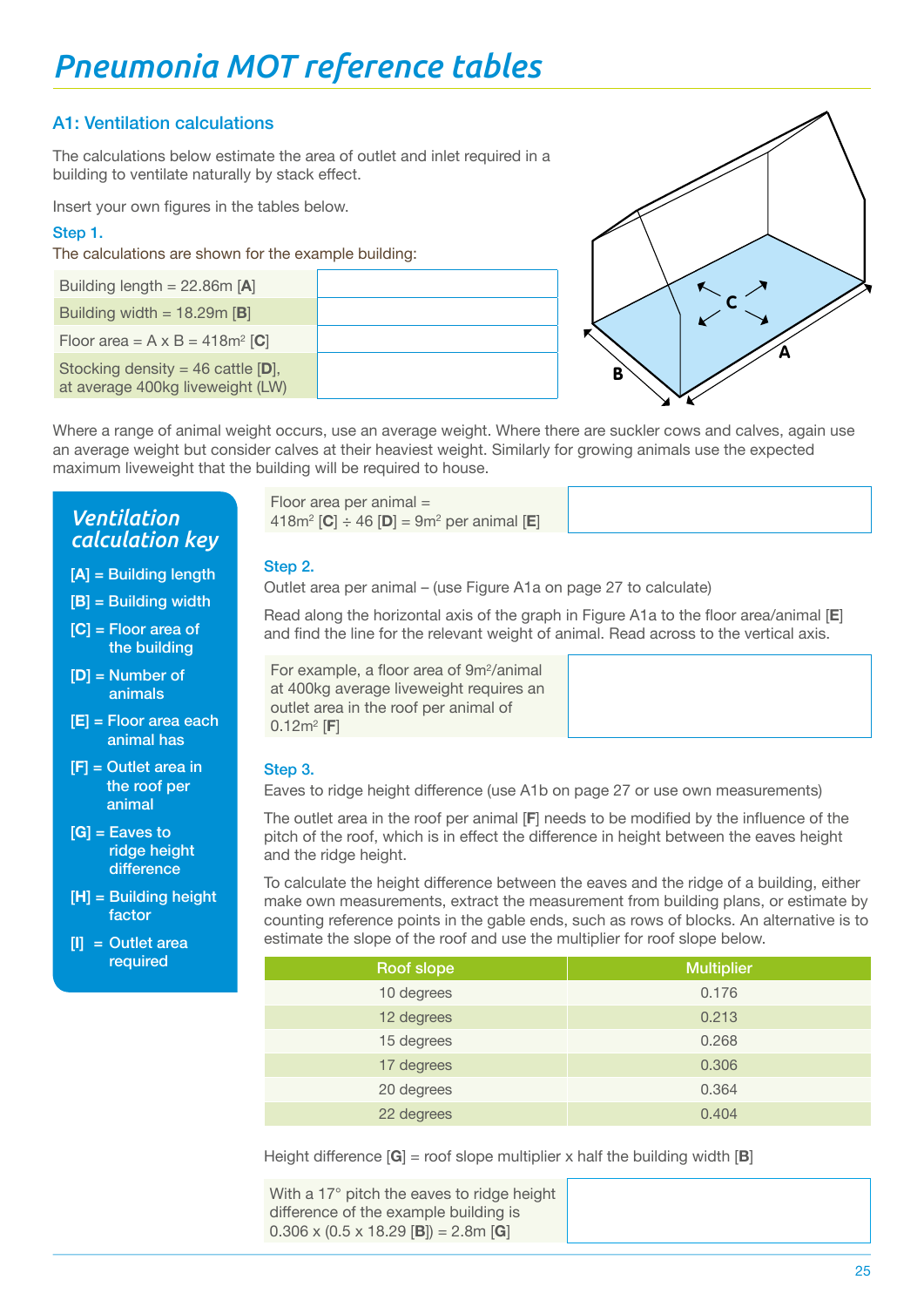Step 4.

Outlet area required (use Figure A1b to calculate)

Read along the horizontal axis of the graph in Figure A1b to the height difference of the building. A height difference of 2.8m (the horizontal axis of Figure A1b) corresponds to a height factor (on the vertical axis of Figure A1b) of 0.60 [**H**]

The actual outlet area required [**I**] for this example is: Outlet per animal [**F**] x height factor [**H**] x number of animals [**D**]

| Outlet area required is<br>$0.12$ m <sup>2</sup> [F] x 0.60 [H] x 46 [D] = 3.31m <sup>2</sup> [I] |  |
|---------------------------------------------------------------------------------------------------|--|
|---------------------------------------------------------------------------------------------------|--|

#### Step 5.

The outlet area required is a defined value; how this area is achieved in the ridge is flexible. A common solution is to provide a continuous gap along the ridge, in which case the required gap width is the outlet area required [**I**] divided by the building length [**A**].

| In this case the required ridge gap is<br>$3.31m^2$ [I] $\div$ 22.86 [A] = 145mm |
|----------------------------------------------------------------------------------|
|----------------------------------------------------------------------------------|

The inlet area, ideally split evenly across the two sidewalls is an absolute minimum of twice the outlet area and better at four times the outlet area. In this example, the inlets should be 145–290mm across each side wall. Use the lower figure for youngstock and for exposed sites.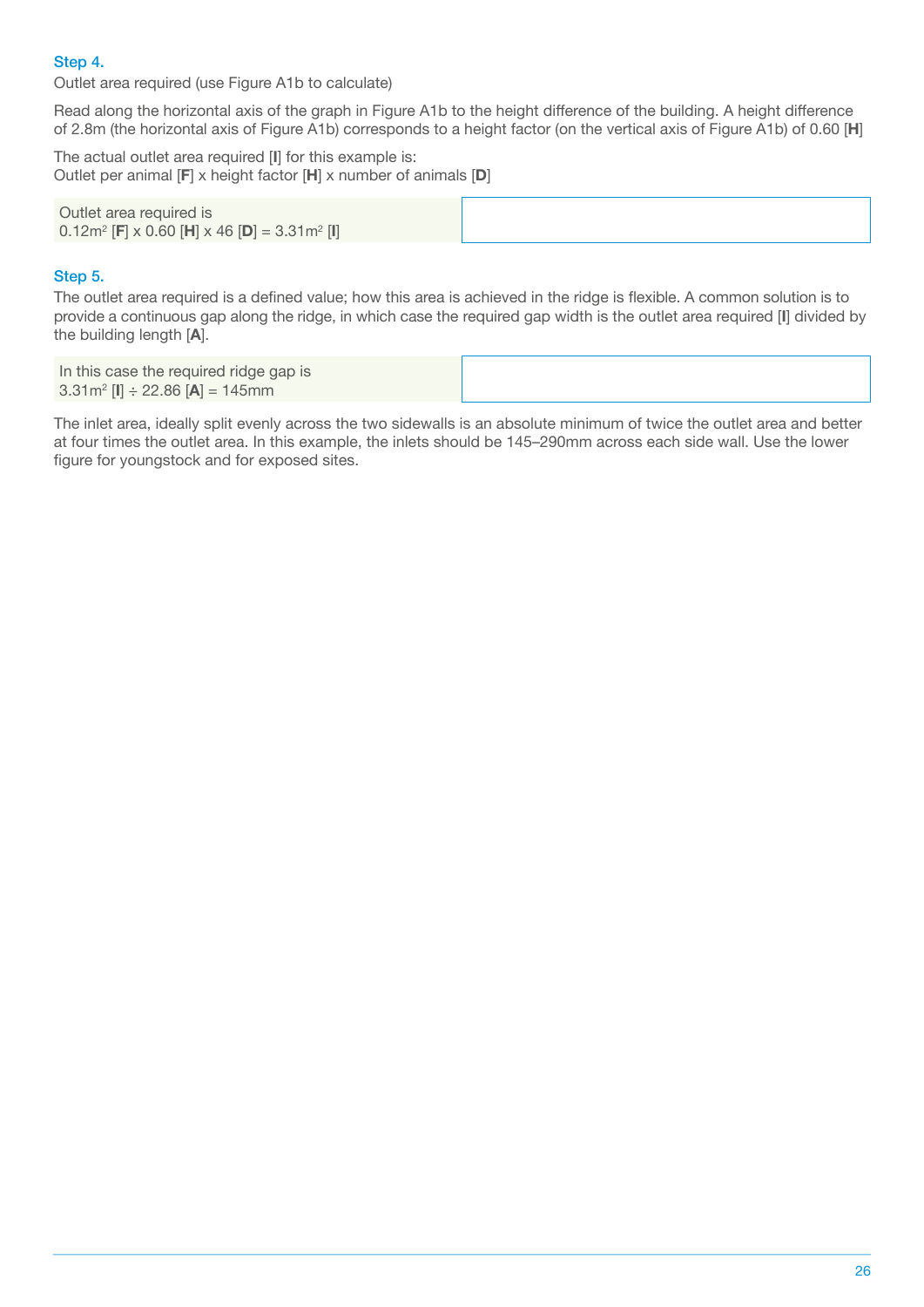



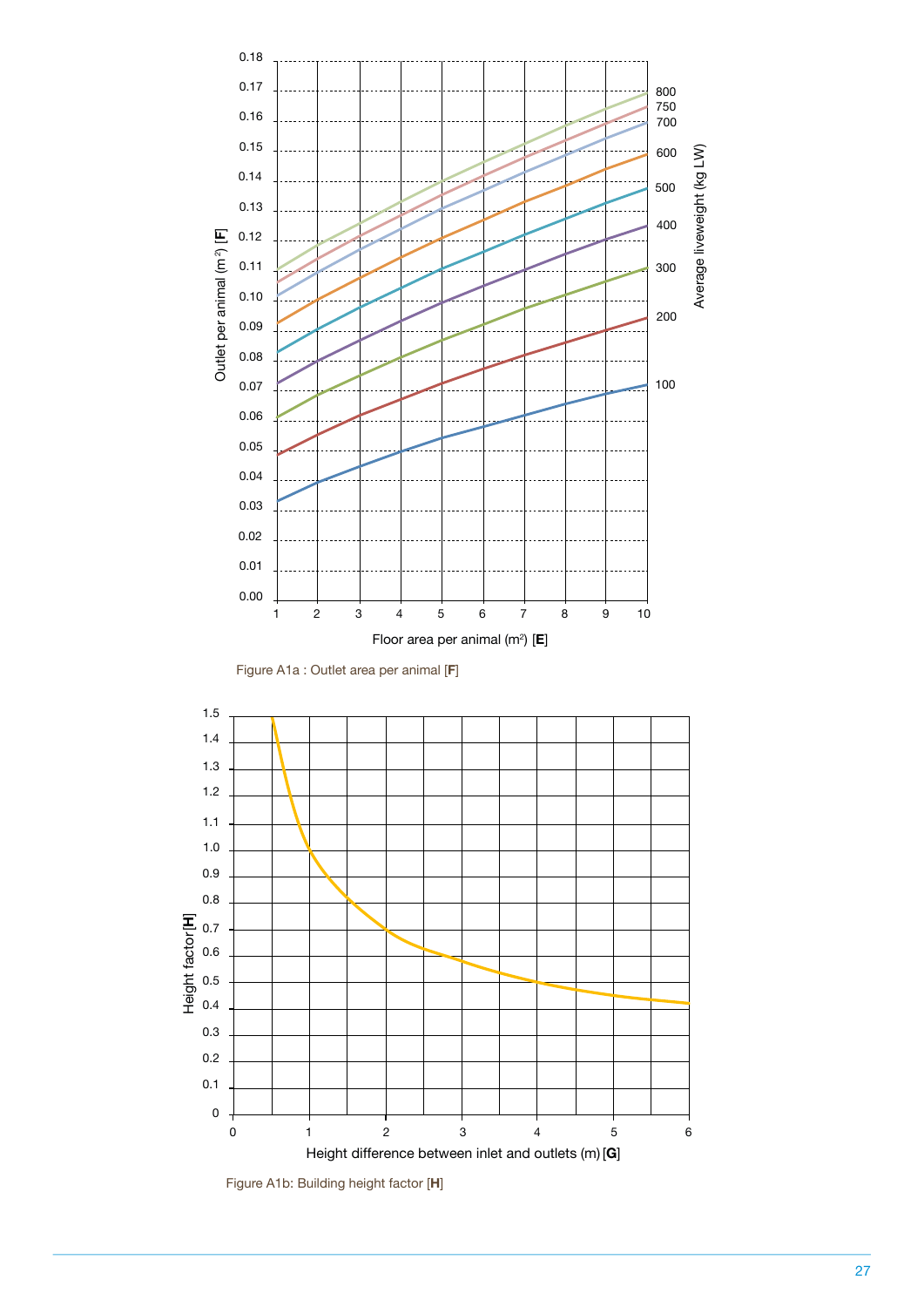#### A2. Minimum housing space allowance guidelines

Always check specific requirements of your cattle buyer and farm assurance scheme as many have minimum space allowances.

|                                                   | Solid floors (m <sup>2</sup> /head) |                    |                                                     |                                        |
|---------------------------------------------------|-------------------------------------|--------------------|-----------------------------------------------------|----------------------------------------|
|                                                   | <b>Liveweight</b><br>(kg)           | <b>Bedded area</b> | <b>Total area</b><br>(incl. feeding and<br>loafing) | Slatted floors* (m <sup>2</sup> /head) |
| Suckler cows                                      | 400                                 | 3.50               | 4.90                                                | $n/a$ <sup>#</sup>                     |
|                                                   | 500                                 | 4.25               | 5.85                                                | $n/a$ <sup>#</sup>                     |
| Growing/<br>finishing<br>cattle and<br>youngstock | 200                                 | 2.00               | 3.00                                                | 1.1                                    |
|                                                   | 300                                 | 2.75               | 3.95                                                | 1.5                                    |
|                                                   | 400                                 | 3.50               | 4.90                                                | 1.8                                    |
|                                                   | 500                                 | 4.25               | 5.85                                                | 2.1                                    |
|                                                   | 600                                 | 5.00               | 6.80                                                | 2.3                                    |

Table A2a. Loose housing (based on Red Tractor Standards 2017)

\*Fully slatted concrete floors should not be used for breeding cows or in-calf replacement heifers.

# Non-slatted lying areas must be provided.

Table A2b. Minimum cubicle dimensions (based on Red Tractor Standards 2017). Cubicle size must be determined by the size of the animal.

|                                                   | Liveweight | <b>Dimensions</b> |           |
|---------------------------------------------------|------------|-------------------|-----------|
| (kg)                                              |            | Length (m)        | Width (m) |
| Suckler cows                                      | <600       | 2.4               | 1.15      |
|                                                   | >600       | 2.5               | 1.2       |
|                                                   | 200        | 1.45              | 0.7       |
| Growing/<br>finishing<br>cattle and<br>youngstock | 300        | 1.7               | 0.85      |
|                                                   | $>350$     | 2.1               | 1.1       |
|                                                   | 350        | 2.05              | 1.05      |

Table A2c. Minimum space requirements for calves in group housing (Red Tractor Standards, 2017)

| <b>Calf weight (kg)</b> | <b>Space requirements per calf</b> |
|-------------------------|------------------------------------|
| $50 - 84$               | 1.5 <sup>m²</sup>                  |
| 85-140                  | 1.8 <sup>2</sup>                   |
| 140-200                 | 2.4m <sup>2</sup>                  |